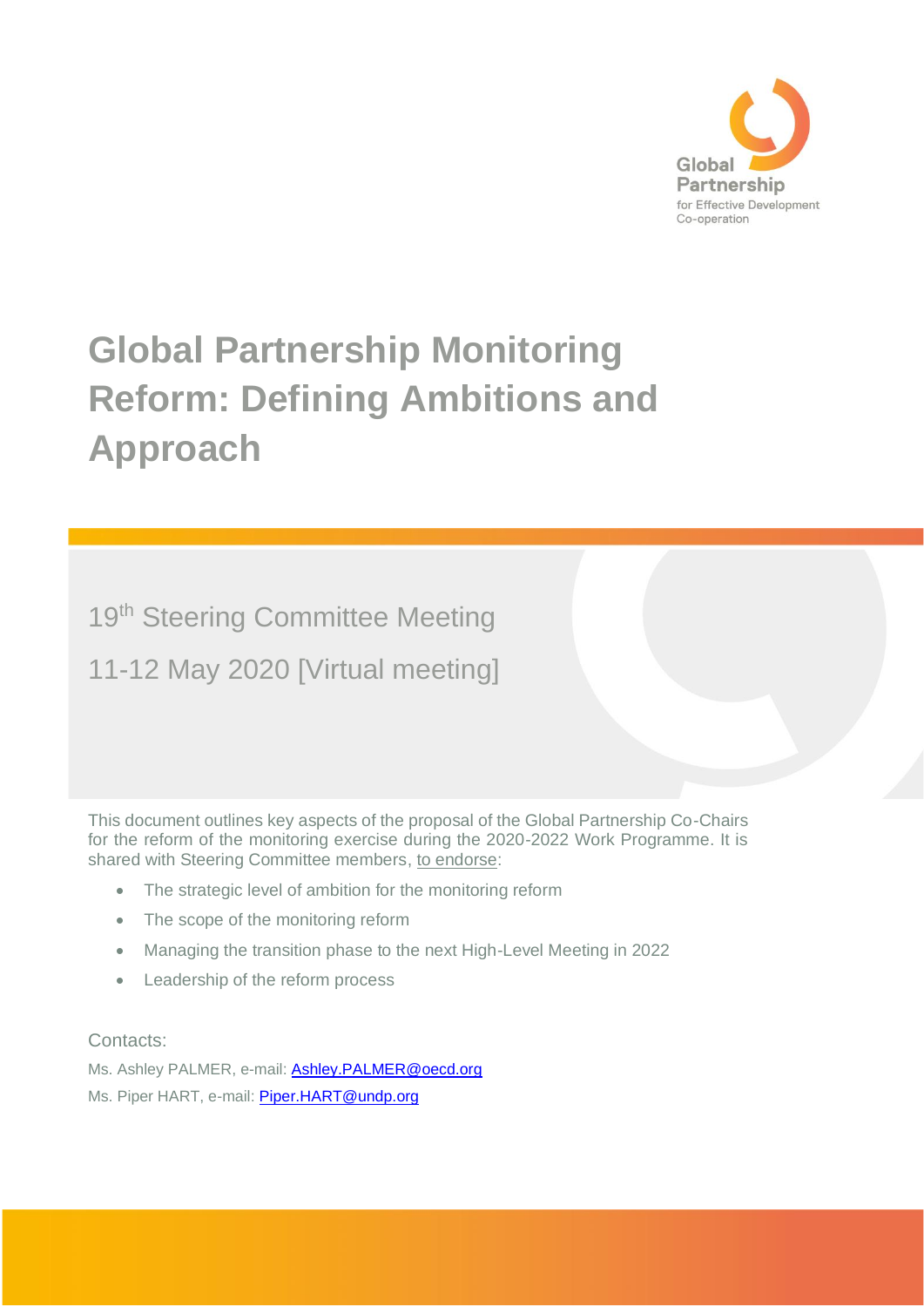### **Introduction**

The original vision of the Global Partnership monitoring exercise was to: (i) drive behaviour change towards more effective development co-operation; and (ii) support global accountability for implementation of Busan commitments. The exercise was intended to complement and build on existing country-level efforts around effectiveness (a "global light and country focused" approach).

In taking forward this vision, the Global Partnership monitoring exercise generates unique evidence, through a multi-stakeholder process, used to maximise the impact of joint action towards implementation of the 2030 Agenda and Sustainable Development Goals (SDGs). Over three rounds, 99 partner countries and territories have participated in Global Partnership monitoring, including 86 in the 2018 Round, demonstrating the continued value stakeholders find in the resulting data and evidence. Further, the monitoring acts as a key tool for global accountability around effective development co-operation commitments and is the source of evidence for three SDG targets.<sup>1</sup>

These achievements have been accompanied by challenges. Stakeholder feedback suggests that while the vision remains valid, the monitoring exercise has not been implemented such that both its country- and globallevel aims have been fully met. Following the 2018 Monitoring Round, the third since Busan, and in the leadup to the Global Partnership's 2022 High-Level Meeting (HLM3) – which will also mark the halfway point of SDG implementation – the moment is right to reflect on the monitoring exercise. It is important to ensure it delivers on its original promise while meeting the evolving needs of its stakeholders and producing evidence relevant to the effectiveness challenges of today.

A reform of the monitoring exercise will thus take place during 2020-2022, resulting in a new monitoring proposal, for endorsement at HLM3. It will build on the commitment made in Nairobi to update the monitoring framework.<sup>2</sup>

Given the scope of the reform, there is a need for a "period of transition", during which there will not be a global monitoring round. This period of transition will be necessary to ensure that the reform not only meets the level of ambition for the new monitoring proposal, but also that there is sufficient opportunity to engage with and consult stakeholders.

This period of transition will carve out the necessary time and space to undertake a reform process which is inclusive and consultative, as well as comprehensive in scope. In addition to the monitoring reform, there will be a focus on supporting the use of 2018 monitoring results: to drive action on results, generate country-level success stories for HLM3 that spur political momentum, and harvest insights to inform the new monitoring proposal that will be developed. Together, these two components (monitoring reform and use of results) make up Strategic Priority 3 of the 2020-2022 Work Programme.<sup>3</sup>

Against this backdrop, the objectives of this document are as follows:

- 1. To propose the strategic level of ambition for the monitoring reform [Part I]
- 2. To outline the proposed scope of the reform [Part II]
- 3. To present how the transition phase will be managed, including describing the evidence that will be generated during this phase, to be presented at HLM3 [Part III]
- 4. To clarify the leadership of the reform process [Part IV]

<sup>3</sup> The proposal for Strategic Priority 3 of the Global Partnership 2020-2022 Work Programme, "*Leveraging monitoring for action"*, can be foun[d here.](https://knowledge.effectivecooperation.org/content/strategic-priority-3-leveraging-monitoring-action)



<sup>1</sup> **Target 5.c:** on adopting and strengthening policies and legislation for the promotion of gender equality and women's empowerment; **Target 17.15**: on respecting countries' policy space and leadership to establish and implement policies for the SDGs; and **Target 17.16**: on enhancing multi-stakeholder partnerships for development in support of the achievement of the SDGs.

<sup>&</sup>lt;sup>2</sup> The Nairobi Outcome Document (NOD) spells out a renewed mandate for the Global Partnership, calling to "*update the Monitoring Framework to reflect the challenges of the 2030 Agenda, including the pledge to leave noone behind*". More on the history and background of the monitoring is in Annex A of the Strategic Priority 3 proposal (hyperlink in footnote 3).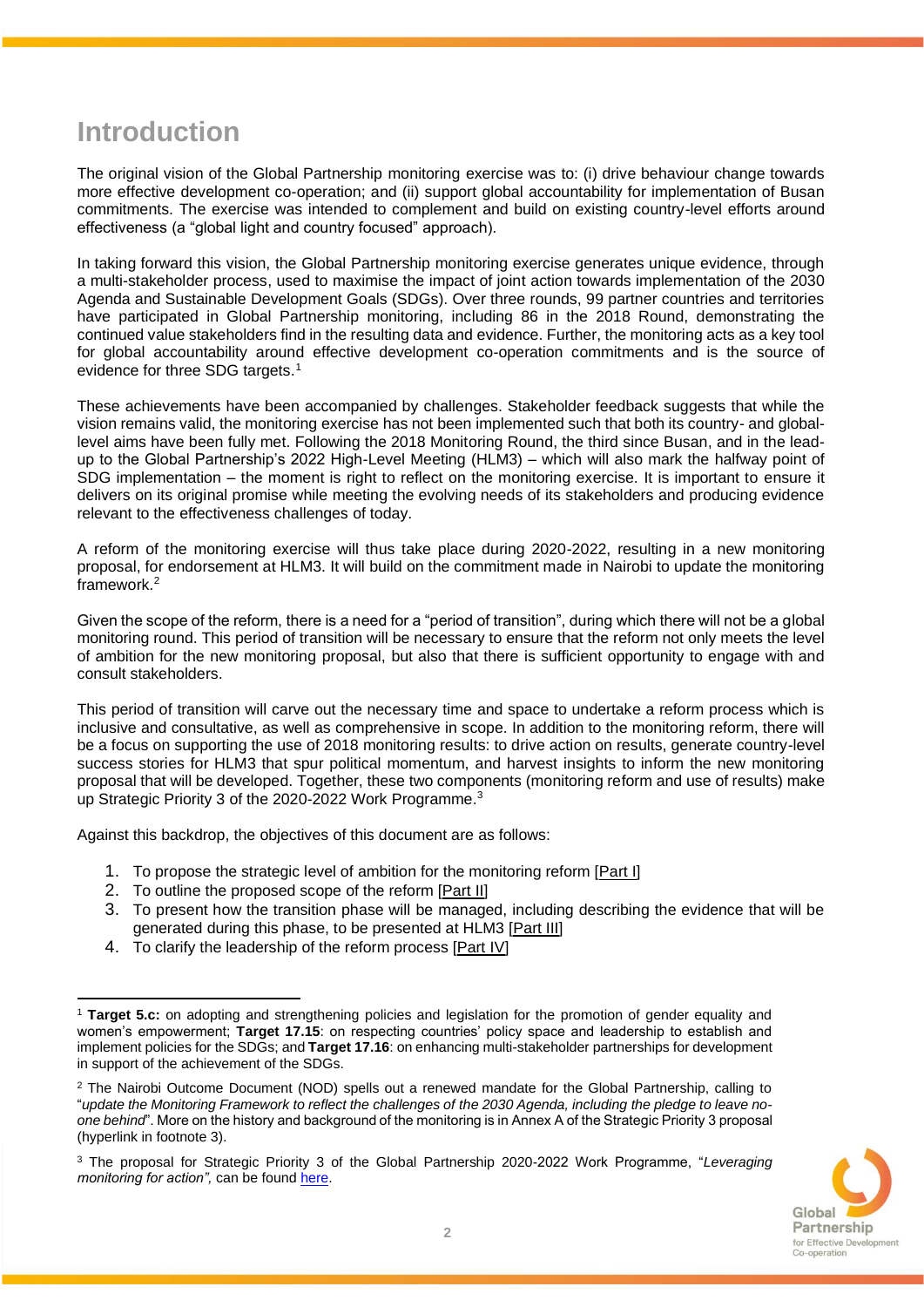# **Part I. Strategic Level of Ambition**

The new monitoring proposal will aim to strengthen multi-stakeholder engagement, further drive behaviour change and generate increased political momentum. With reference to this overall objective, it is first important to define success criteria for the reform and the new monitoring proposal it will produce. In this vein, the following **strategic aims** are proposed to serve as guideposts throughout the reform.

- **Respond to country and global level aims.** Balance will be achieved between a monitoring exercise – including both its implementation and outputs – that drives country-level learning and behaviour change and an exercise that acts as a mechanism for upholding effectiveness commitments, spurring political accountability of all stakeholders both at country and global levels.
- **Facilitate integration with national processes and use of country systems.** The monitoring exercise will be designed to better allow for integration with country-level efforts, including drawing on national data and using national multi-stakeholder engagement platforms. It will build on country systems whenever possible. At the same time, the need for some level of standardisation will be reflected, as the exercise remains global in nature.
- **Incentivise and foster multi-stakeholder participation.** Meaningful engagement and dialogue among diverse actors throughout the monitoring process – from defining aims to acting on findings – will be a central aspect of the exercise, rather than engagement only as a means for data collection. This involves engagement of actors at country and global levels.
- **Build capacity.** In addition to providing clear and consistent reporting tools and guidance, the importance of training for relevant government officials and other stakeholder groups will be emphasised, facilitating deeper engagement throughout the exercise.
- **In-build a focus on use of results, including through strengthened follow-up to their use.**  Monitoring is most valuable when results are used to spur action to accelerate sustainable development. Looking at the monitoring process, as well as the relevance of evidence generated and how this evidence is presented, increased emphasis will be put on use of results for action and decision-making at both political and technical levels. This will include concerted attention to how results are shared with country-level stakeholders and how they are supported and incentivised to take action.
- **Take into account the diversity of modalities and contexts, providing more relevant evidence.** Development of the new monitoring proposal will consider how to reflect diverse co-operation modalities and contexts – exploring inclusion of issues such as multilateral support, South-South and triangular co-operation, and fragile and conflict-affected situations. Doing so, it will aim to provide evidence that is relevant and actionable for diverse development settings and stakeholder groups. At the same time, it will continue to address the 'unfinished business' of the effectiveness agenda.
- **Maintain role in global reporting.** A key feature of the monitoring exercise is its role as a source of evidence for three SDG targets. It also provides valuable evidence on international development cooperation for Financing for Development (FfD) follow-up and review. The monitoring reform will aim at maintaining such linkages with regional and global processes.
- **Strengthen linkages with the 2030 Agenda.** The monitoring exercise will be responsive to the 2030 development context, from exploring linkages with evolving country-level SDG architecture and reporting processes to responding to what effectiveness means in emerging global narratives around international development co-operation.

In moving towards these **strategic aims** it is necessary to consider **past challenges** experienced in the implementation of and follow up to the monitoring exercise, as well as **emerging gaps** related to the changing development co-operation landscape. Validation and prioritisation of these challenges and gaps will further guide the monitoring reform, highlighting areas in which to first focus efforts. At the same time, it is important to recognise that some challenges or gaps – particularly those of a political nature –cannot be resolved through the monitoring reform and need to be taken up in other spaces of the Global Partnership (e.g. the Global Partnership review), or are external to it.

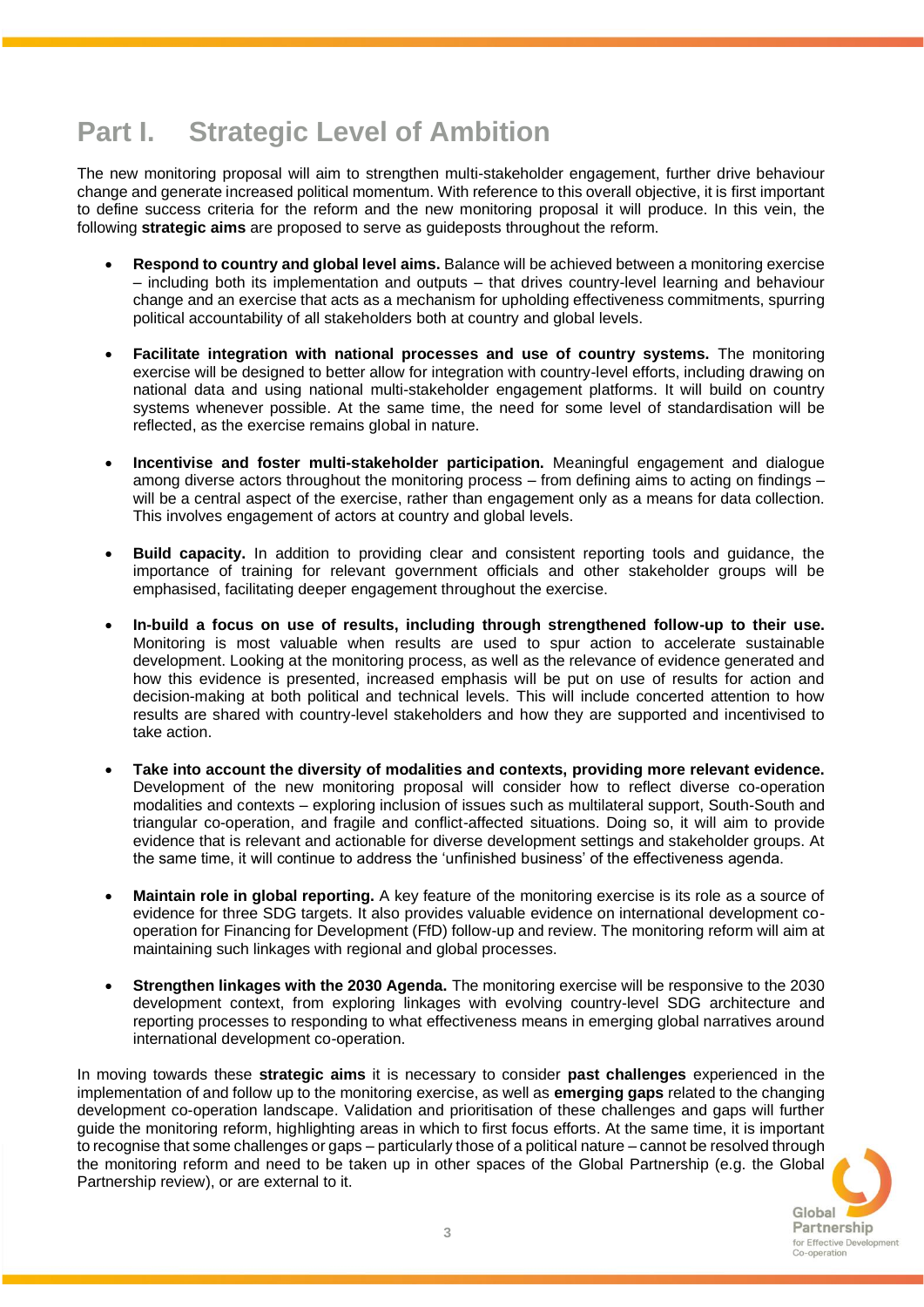Many of the challenges and gaps included here are **interrelated and reinforcing** and impact both the monitoring framework (what we measure) and the monitoring process (how we measure). A holistic approach will be needed throughout the monitoring reform to review and address these issue areas and their underlying causes.

### Past challenges:

- **Limited flexibility** in timeframes, hindering possibilities for institutionalisation and adaptation to country contexts. This results in the monitoring being undertaken in an ad-hoc manner and in some cases prevents participation altogether.
- **Complexity of the exercise, including the framework and process.** While some complexity is unavoidable, targeted guidance, training and other support is not always available, often due to resource issues. This impacts the ability of stakeholders to participate equally and meaningfully, as well as affecting data quality and comprehensiveness.
- **Capacity constraints among some stakeholders participating in the exercise.** Linked also to the complexity of the exercise, this is another factor which limits the equal, meaningful and full participation of relevant actors in the process.
- **Difficulty ensuring inclusive participation in the exercise,** including of all development partners and other actors at country level. This leads to an incomplete picture of the state of effectiveness in a given country or for a given development partner, in addition to constraining ownership of results by all actors.
- **Limited use of results** for learning and behaviour change, related to both the relevance of evidence and how it is presented. This creates disincentives for future engagement on the part of all stakeholders.

### Emerging Gaps:

- **Responsiveness to the diverse contexts and co-operation modalities** that characterise the evolving development landscape. While the effectiveness principles remain steadfast, how they are applied and therefore how they are monitored requires continuous thinking as the world continues to change, building on work to date, including adaptations of the monitoring for Southern co-operation providers and in fragile and conflict-affected situations.<sup>4</sup>
- **Limited linkages to the 2030 Agenda** to showcase how sustainable development results can be achieved through more effective co-operation and how more effective co-operation can be achieved through participation in the monitoring exercise.
- **Ability to bridge the gap between country and global levels, reflecting effectiveness considerations in critical challenges, such as the COVID-19 response,** based on the understanding that institutions, policies and processes at one level are affected by the other. This relationship – how global responses to global events, from pandemics to climate change, impact effectiveness at the country level – is becoming increasingly apparent.

<sup>4</sup> Over 2018 and 2019, an open working group was convened to guide the development o[f a tailored approach to monitoring](https://www.effectivecooperation.org/system/files/2020-06/FCAS-monitoring-approach.pdf)  [effectiveness in fragile contexts](https://www.effectivecooperation.org/system/files/2020-06/FCAS-monitoring-approach.pdf) that was presented at the Senior Level Meeting (New York, 2019). Further, the Global Partnership supported work led by Mexico to [pilot an approach to monitor the effectiveness of South-South co-operation](https://www.effectivecooperation.org/system/files/2020-06/SSC-monitoring-note-for-SLM.pdf) (SSC) from the provider's perspective.

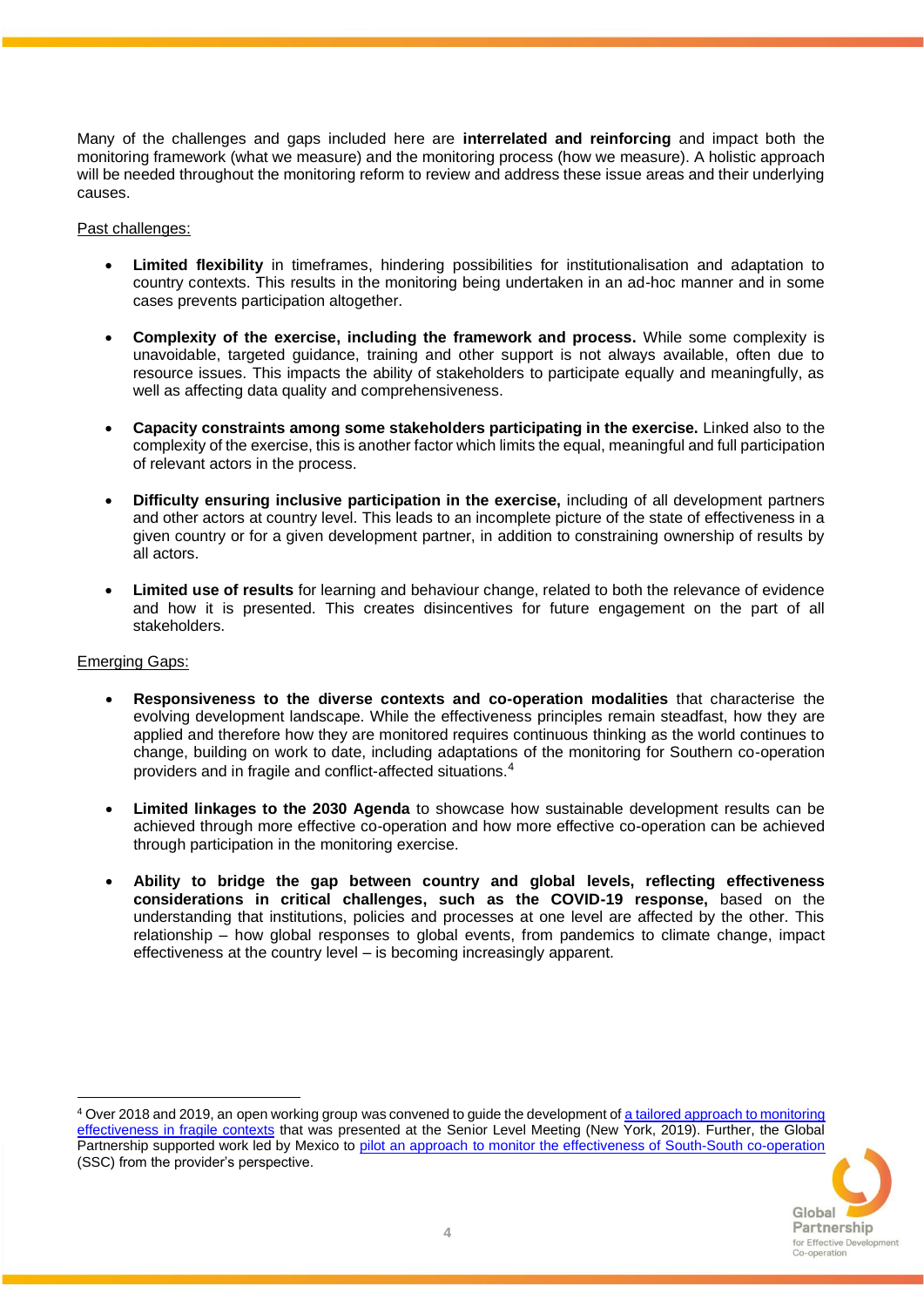#### *Questions for Discussion:*

- *Do the challenges broadly capture the perspectives of members or are there significant challenges which are missing? Among the challenges to be addressed through the reform, which should be prioritised, recognising that there will be trade-offs to be contended with in developing a new monitoring proposal?*
- *Do these strategic aims reflect an appropriate level of ambition for what the new monitoring proposal should achieve?*

### **Part II. Scope of Reform**

Meeting the high ambition set for the new monitoring proposal requires openness to a **comprehensive scope of reform**, inclusive of both *adaptations of the monitoring framework* and improvements to the monitoring process. Challenges and gaps of the current exercise are rooted in both aspects. As such, the goals of the reform can be achieved only with a broad mandate to look at both elements.

In this vein, adaptations to the monitoring framework may include refining existing indicators, as well as adding and/or removing indicators. Improving the monitoring process will require careful consideration of the tradeoffs and benefits inherent to addressing multi-dimensional and interrelated challenges and gaps. Together, this work on the framework and process may have broader implications, including the possibility of global and context-specific modules.

The new monitoring proposal must address expectations for a *technically* robust exercise which also generates momentum at a *political* level. The scope of the reform will have to be sufficiently open to allow for addressing this duality.

## **Part III. Managing the Transition**

While there will not be a global monitoring round during the transition period, other forms of country-level monitoring evidence will be gathered to support dialogue, anchor the reform to current needs and realities and continue driving global accountability on effectiveness commitments. The following monitoring products and evidence will be produced for HLM3:

- **Evidence on the state of effectiveness from country initiatives to take action on 2018 results**: Monitoring "deep dives" will be carried out in several countries to understand the drivers of effectiveness successes and challenges and will bring partners together to strengthen their joint work. These efforts, complemented by similar stakeholder-led work, will help to demonstrate the added value of Global Partnership monitoring, further building political buy-in.
- **Evidence from country piloting:** Elements of the new monitoring proposal will be piloted to ensure robustness and responsiveness of the post-HLM3 offer to constituents while also generating political buy-in and demand for future monitoring. The country pilots will provide snapshots of progress on different effectiveness issues to inform discussion at HLM3.
- **Evidence from testing of new indicators:** Where possible, new or refined indicators (this may include private sector engagement, South-South and triangular co-operation, multilateral support, support from foundations, sub-national co-operation, as well as those related to specific effectiveness issues, including statistics and impact) will draw substantively from the work of relevant action areas.
- **A new monitoring proposal**: The proposal, inclusive of both an adapted framework and an improved process, will be presented for high-level endorsement at HLM3 and rolled out shortly thereafter as an offer to constituents.